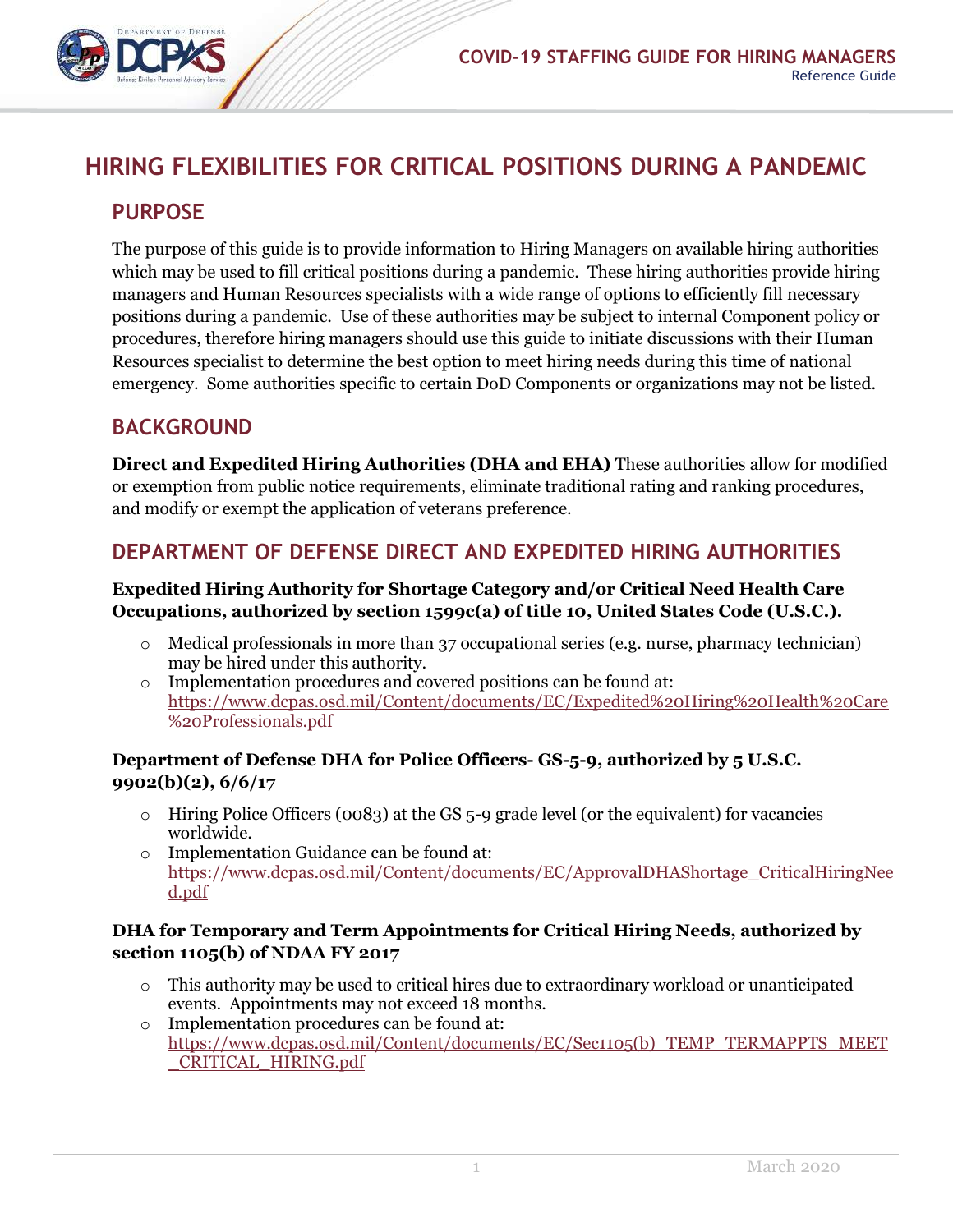

#### **DHA for Select Technical Acquisition Positions, authorized by section 1113 of NDAA FY 2016**

- $\circ$  Used to hire qualified individuals with scientific and engineering degrees into certain positions within the defense acquisition workforce.
- o Implementation procedures and covered positions can be found at: [https://www.dcpas.osd.mil/Content/documents/EC/Secs1112\\_1113\\_Tech%20Aquisition%20Po](https://www.dcpas.osd.mil/Content/documents/EC/Secs1112_1113_Tech%20Aquisition%20Positions.pdf) [sitions.pdf](https://www.dcpas.osd.mil/Content/documents/EC/Secs1112_1113_Tech%20Aquisition%20Positions.pdf)

# **OFFICE OF PERSONNEL MANAGEMENT DIRECT HIRING AUTHORITIES**

### **OPM DHA for Medical Occupations, authorized by GW001, issued June 20, 2003**

- o All grade levels at all locations for the following medical occupations: Diagnostic Radiologic Technologist, GS-0647; Medical Officer, GS-0602; Nurse, GS-0610, GS-0620; Pharmacist, GS-0660
- o OPM guidance can be found at: [https://www.opm.gov/policy-data-oversight/hiring](https://www.opm.gov/policy-data-oversight/hiring-information/direct-hire-authority/%23url=Governmentwide-Authority)[information/direct-hire-authority/#url=Governmentwide-Authority](https://www.opm.gov/policy-data-oversight/hiring-information/direct-hire-authority/%23url=Governmentwide-Authority)

# **OTHER AVAILABLE HIRING AUTHORITIES**

### **Robert T. Stafford Disaster Relief and Emergency Assistance Act**

- o For positions in support of state and local emergency response efforts.
- o DoD Components may make appointments under the Robert T. Stafford Disaster Relief and Emergency Assistance Act, which allows hiring of temporary staff, experts, and consultants to provide disaster relief during emergencies declared by the President.
- o Consult with your local Office of General Counsel before utilizing this hiring authority.
- O The law can be found at: [https://www.fema.gov/media-library-data/1582133514823](https://www.fema.gov/media-library-data/1582133514823-be4368438bd042e3b60f5cec6b377d17/Stafford_June_2019_508.pdf) [be4368438bd042e3b60f5cec6b377d17/Stafford\\_June\\_2019\\_508.pdf](https://www.fema.gov/media-library-data/1582133514823-be4368438bd042e3b60f5cec6b377d17/Stafford_June_2019_508.pdf)

#### **Request for New Department of Defense DHA**

- $\overline{\circ}$  As of June 6, 2017, in accordance with section 9902(b)(2) of title 5, U.S. Code, the Secretary of Defense (in coordination with the Director of OPM) assumes the responsibility for determining if there is a severe shortage of candidates or a critical hiring need for civilian occupations in the competitive service within the Department of Defense. This authority allows the Department to authorize a DHA.
- o Such determinations are made using the established OPM criteria and must still follow the requirements in 5 CFR 337.
- o New DoD DHA requests due to severe shortage should be coordinated with Component Headquarters Human Resources Offices for submission to DCPAS for approval.